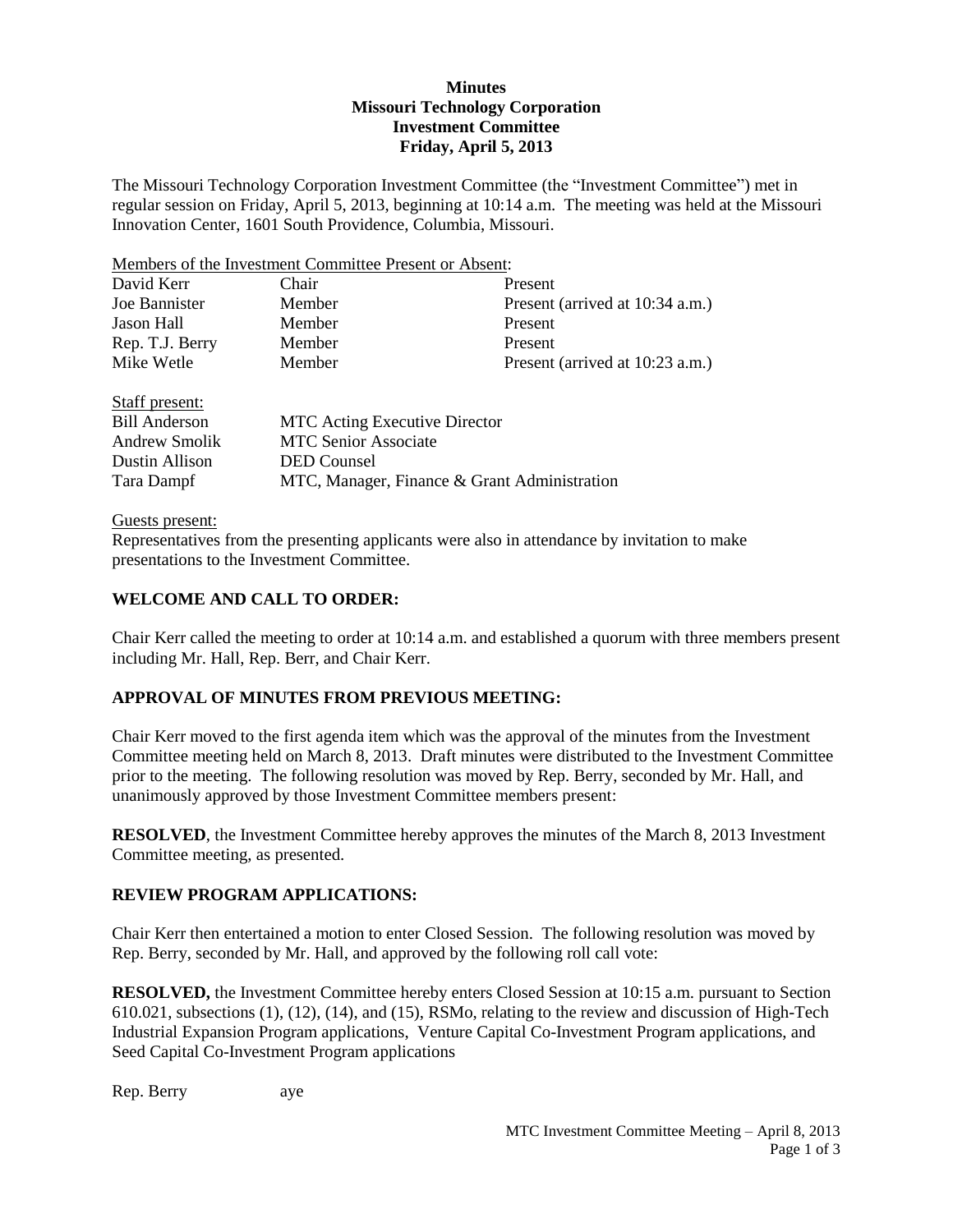| Mr. Hall   | aye |
|------------|-----|
| Chair Kerr | aye |

After a discussion confined to the matters stated above by those present, the following resolution was moved by Mr. Bannister, seconded by Rep. Berry, and approved by a roll call vote:

**RESOLVED**, the Investment Committee hereby reconvenes from Closed Session at 3:28 p.m.

| Mr. Wetel              | aye |
|------------------------|-----|
| Rep. Berry             | aye |
| Mr. Hall               | aye |
| Mr. Bannister          | aye |
| <b>Chair Steinhoff</b> | aye |

Upon exiting Closed Session, after a discussion confined to the matters stated above, Chair Kerr reported that the Investment Committee took no action during Closed Session. Mr. Bannister stated that, in light of his relationship with the City of Mexico, Mo, he exited the meeting for the presentation and recused himself from the discussion on the following application to allow for discussion of the recused projects in his absence regarding SEED-2013-06-007.

The Investment Committee continued their discussion in open session.

The following resolutions were moved by Mr. Bannister, seconded by Rep. Berry, and unanimously approved by those Investment Committee members present:

**RESOLVED**, the Investment Committee hereby reserves \$500,000 for possible funding of High-Tech Industrial Expansion Program application HTIE-2013-06-001 subject to completion of further due diligence satisfactory to the MTC.

**RESOLVED**, the Investment Committee hereby recommends to the MTC Board the approval of Venture Capital Co-Investment Program application VCCI-2013-06-002 in the amount of \$400,000 and VCCI-2013-06-004 in the amount of \$200,000.

**RESOLVED**, the Investment Committee hereby recommends to the MTC Board the approval of Seed Capital Co-Investment Program application SEED-2013-06-001 in the amount of \$125,000, SEED-2013- 06-002 in the amount of \$250,000, SEED-2013-06-003 in the amount of \$250,000, SEED-2013-06-004 in the amont of \$300,000, SEED-2013-06-006 in the amount of \$175,000 and SEED-2013-06-008 in the amount of \$200,000.

The following resolution was moved by Rep. Berry , seconded by Mr. Hall, and unanimously approved by those non-recused Investment Committee members present:

**RESOLVED**, the Investment Committee hereby recommends to the MTC Board the approval of Seed Capital Co-Investment Program application SEED-2013-06-007 in the amount of \$300,000.

## **NEW BUSINESS:**

Mr. Hall noted that he had attended the Invest Midwest Venture Capital Forum and a large number of companies attending had benefited from the use of the IDEA program.

Mr. Kerr inquired about the headquarter placement of companies awarded funds from the MTC. His question was regarding whether the requirement is placement of corporate headquarters or operational